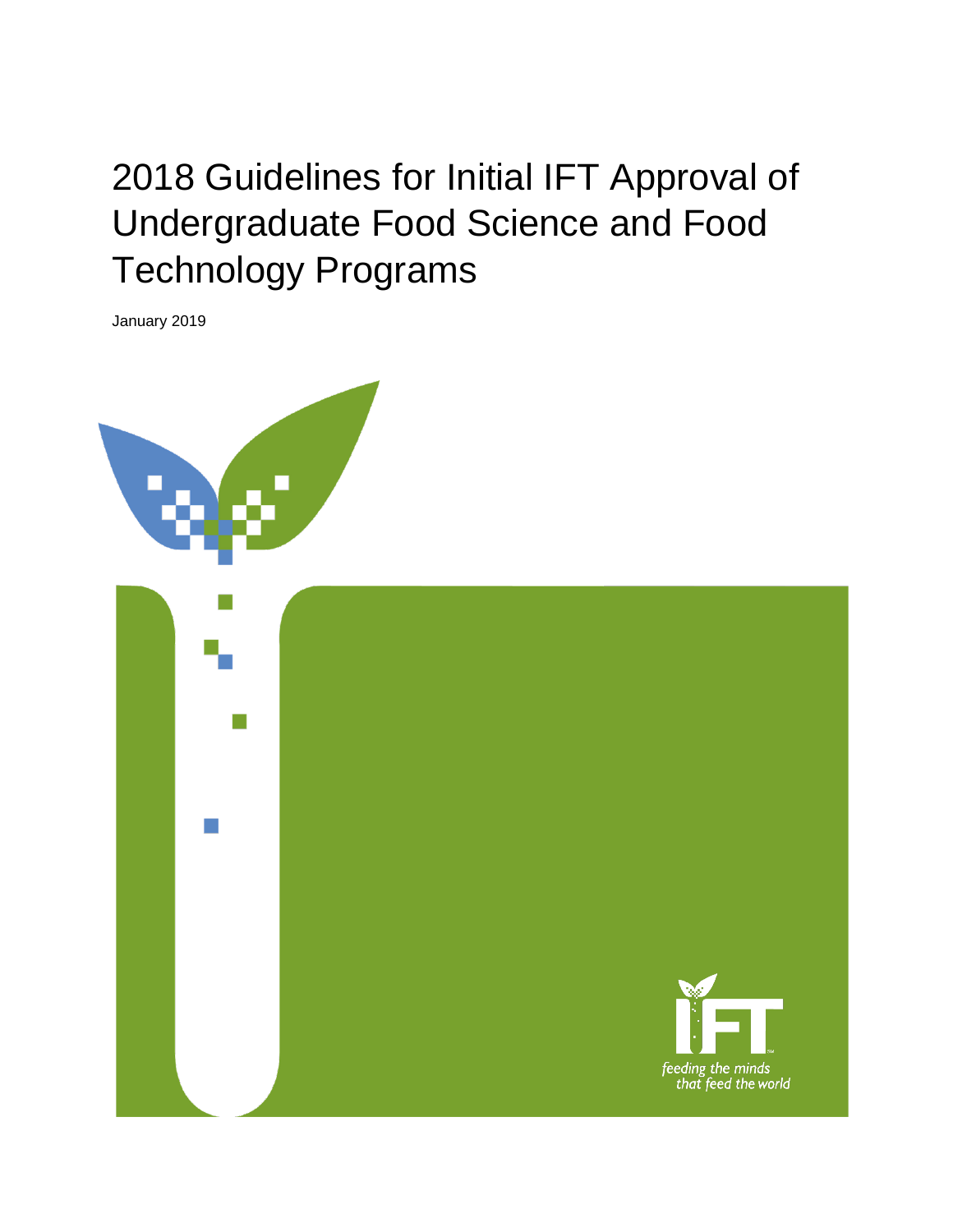

This document includes program requirements for IFT Approval of undergraduate food science and food technology programs. It is intended to help undergraduate programs with their preparation of their approval submissions. Additional instructions and support documents will be made available on IFT.org.

## **Table of Contents**

| IFT Program Goals, Standards, and Essential Learning Outcomes (ELOs) | 5 |
|----------------------------------------------------------------------|---|
|                                                                      | 5 |
|                                                                      | 6 |
|                                                                      |   |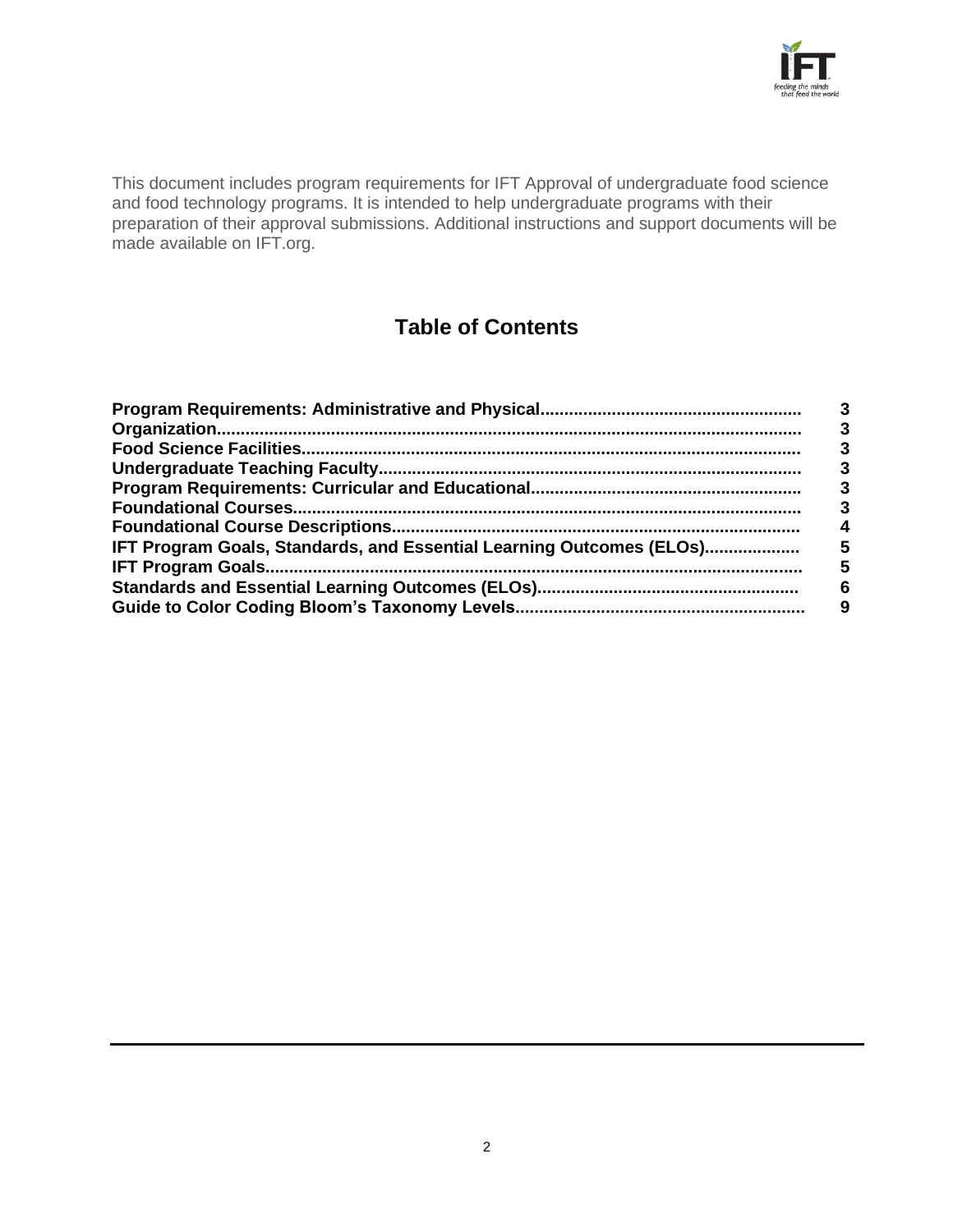

#### **Program Requirements: Administrative and Physical**

#### **Organization**

The academic program will be administered by an administrative unit that can adequately sustain an academic program, preferably a separate organized department with an identifiable budget. The institution must a) be an accredited educational institution, and b) have graduated students from the program prior to requesting IFT approval.

#### **Food Science Facilities**

- **●** *Teaching laboratories* with facilities and equipment to conduct chemical, engineering, processing, sensory, and microbiological exercises as necessary to meet the Standards.
- **●** *Pilot-plant facilities* used to teach principles of unit operations and food processing. If a pilot plant is not present, a plan of how alternate facilities are used in lieu of a pilot plant is required. The HERB will assess adequacy of the plan to meet the Standards.
- **●** It is expected that infrastructure such as offices, classrooms, and library resources are available to support students and faculty.

#### **Undergraduate Teaching Faculty**

The food science faculty will be of a size and competence commensurate with the diversity of courses necessary to meet the defined Standards. A minimum of four (4) faculty members must have earned doctoral degrees in disciplines related to their teaching roles, and at least four (4) faculty members must have one post-baccalaureate degree in food science. The fields of faculty specialization must be distributed across the sub-disciplines necessary to teach the required food science courses.

#### **Program Requirements: Curricular and Educational**

#### **Foundational Content**

The academic program should include content that provides foundational knowledge in chemistry, physics and mathematics, biological sciences, nutrition, statistics, and oral and written communication. Foundational courses should fulfill the minimum specified credit hours\* below.

- General Chemistry (minimum of 6 credit hours)
- Organic Chemistry (minimum of 3 credit hours)
- Biochemistry (minimum of 3 credit hours)
- General Biology (minimum of 3 credit hours)
- Microbiology (minimum of 3 credit hours)
- Human Nutrition (minimum of 3 credit hours)
- Calculus (minimum of 3 credit hours)
- General Physics (minimum of 3 credit hours)
- Statistics (minimum of 3 credit hours)
- Written Communication (minimum of 2 credit hours)
- Oral Communication (minimum of 2 credit hours)

\*One credit hour, according to the United States Department of Education (USDOE), is defined as the amount of work represented in intended learning outcomes and verified by evidence of student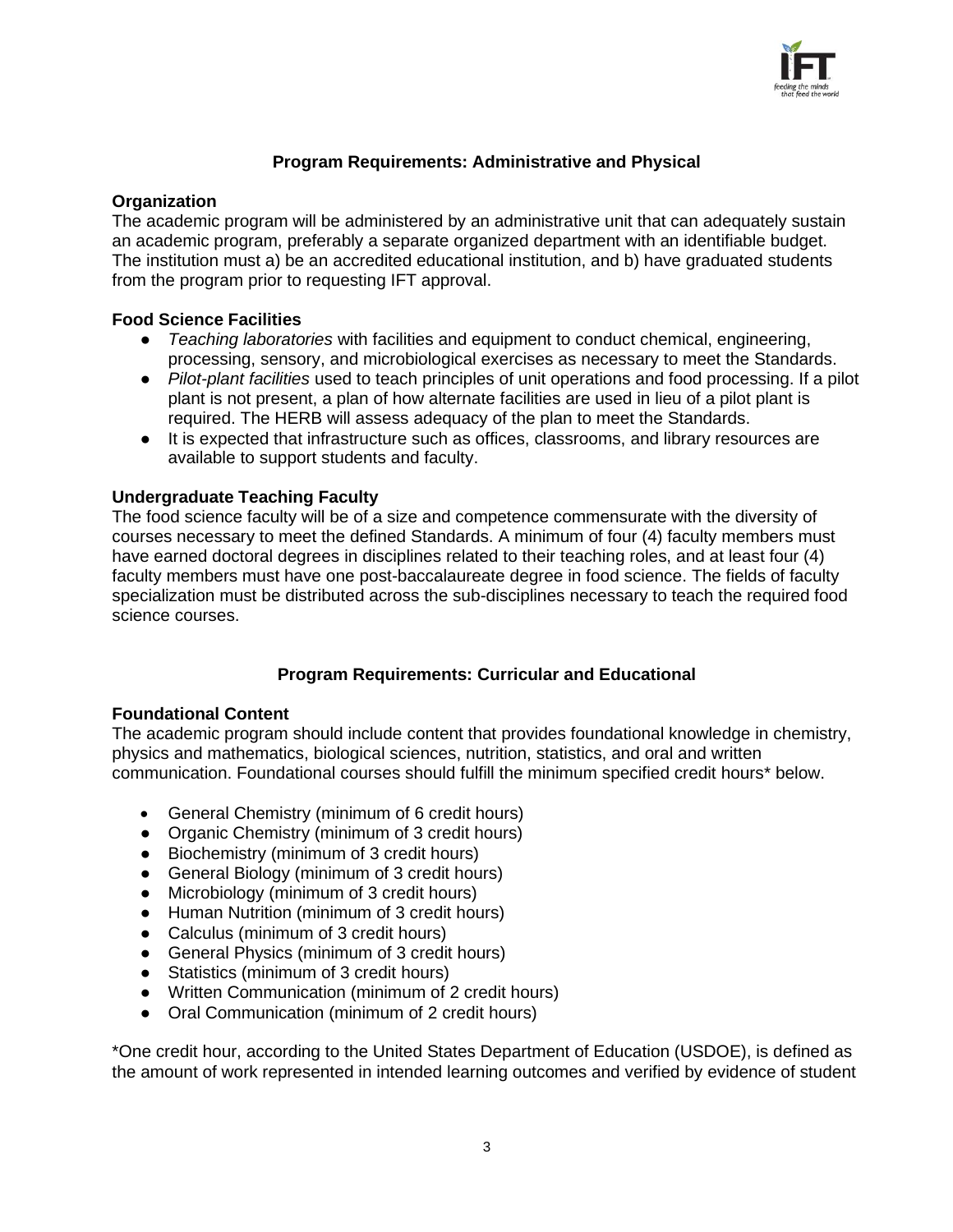

achievement that is an institutional established equivalence that reasonably approximates not less than:

- (1) One hour of classroom or direct faculty instruction and a minimum of two hours of out of class student work each week for approximately fifteen weeks for one semester or trimester hour of credit, or ten to twelve weeks for one quarter hour of credit, or the equivalent amount of work over a different amount of time; or
- (2) At least an equivalent amount of work as required in paragraph (1) of this definition for other academic activities as established by the institution including laboratory work, internships, practica, studio work, and other academic work leading to the award of credit hours.

[Note: if your program does not fulfill the foundational content requirements listed above, a plan is required to demonstrate how a particular content area is embedded in alternate courses. The HERB will assess adequacy of the plan to meet the Standards.]

**Foundational content descriptions.** The descriptions below represent foundational curricular content recommendations that IFT considers essential.

*General chemistry.* Basic principles of chemical and physical properties and transformations of materials (*Topics include*: energy and its uses, gas laws, kinetic molecular theory, laws of chemical combination, atomic and molecular structure, periodic classification of the elements, and chemical bonding). Principles of equilibrium and chemical change (*Topics include*: chemical equilibria, acid/base chemistry, and other ionic equilibria, electrochemistry, elementary chemical thermodynamics and kinetics).

*Organic chemistry.* Basic nomenclature, structure, synthesis, stereochemistry, and mechanisms of organic reactions, chemistry of organic compounds (*Topics include*: alkanes, alkenes, alkynes, aromatic compounds, alkyl halides, alcohols, ethers, aldehydes and ketones, carboxylic acids and their derivatives, phenols, amines, fats, amino acids, carbohydrates).

*Biochemistry.* Basic concepts of biochemical structure-function relationships, reactivity, and thermodynamics (*Topics include*: biological structures, enzymes, membranes, energy production, carbohydrate, lipid, and amino acid metabolism, signal transduction, transport across membranes, DNA replication and repair, transcription and translation, molecular motors, mechanisms of drug action, and the biosynthesis of natural products, biofuels, and biomaterials).

*General biology.* Basic concepts of the basis of living systems, cell and molecular biology, mitosis and meiosis, principles of genetics, developmental biology. (*Topics include*: chemistry, biochemistry of macromolecules, cell structure and function, photosynthesis, respiration, evolution, the diversity of life and DNA structure and replication).

*Microbiology.* Basic principles of microorganisms (*Topics include*: bacteria, yeasts, molds, and viruses; microbial cell structure and function, metabolism, microbial genetics, and the role of microorganisms in disease, immunity, and other selected applied areas). Basic techniques employed in the investigation of microbial activities and properties (*Topics include*: handling, identification, and characterization of microorganisms and their activities).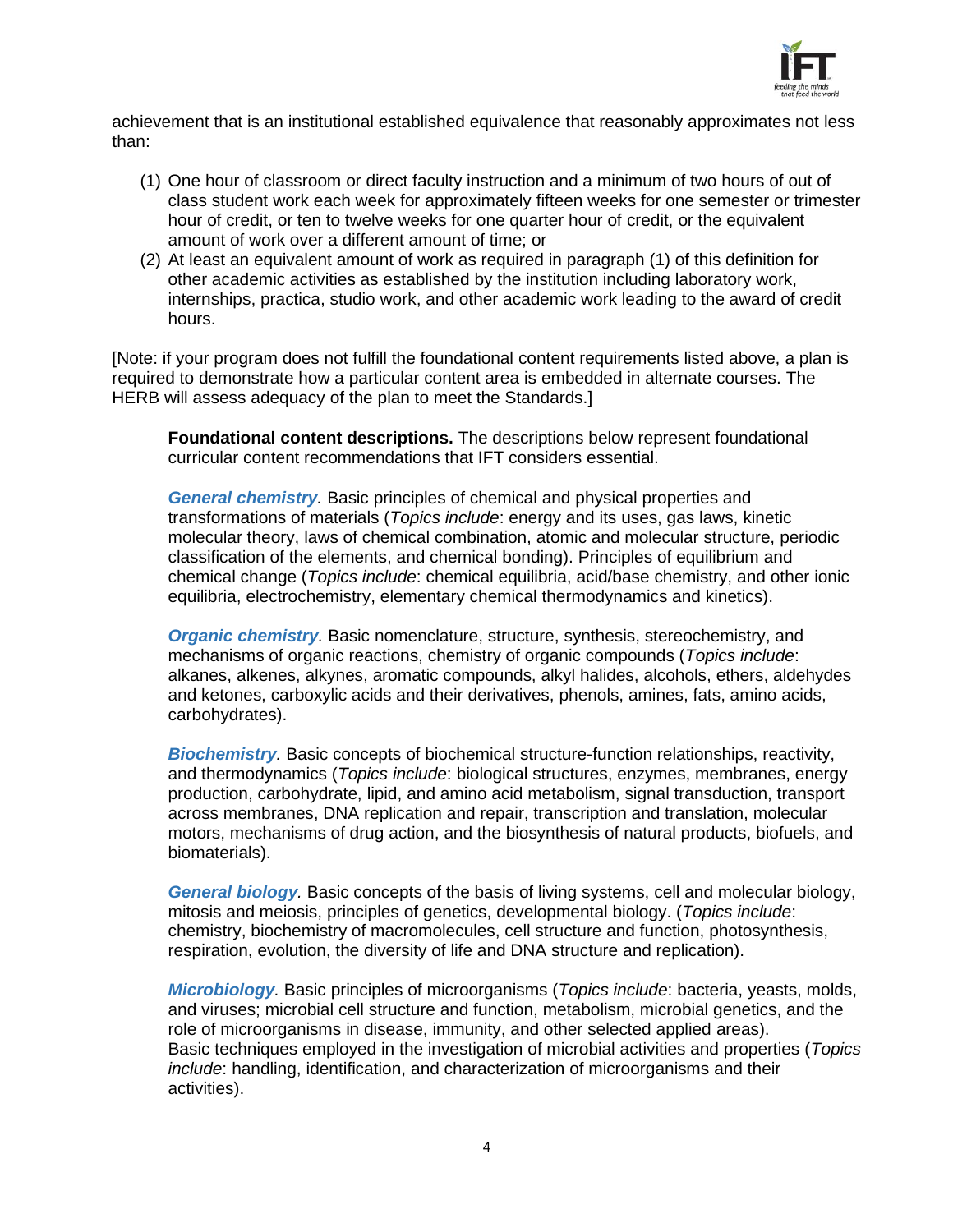

*Human nutrition.* Basic principles of nutritive value of foods and metabolism of essential nutrients (*Topics include*: description, digestion, absorption, metabolism, interactions and functions of nutrients, nutrient and energy requirements, and nutrient deficiencies).

*Calculus*. Basic principles of calculus (*Topics include*: limits, derivatives, differentiation, linear approximation, curve sketching, optimization, the chain rule for polynomials, integrals, trigonometric functions, and exponential functions).

*General physics.* Basic principles of physical properties and laws (*Topics include*: mechanics, work and energy, fluids, thermodynamics, waves, electromagnetism, optics, relativity, and modern physics).

*Statistics.* Basic principles of statistics (*Topics include*: descriptive statistics, probability, normality, estimation, hypothesis testing, statistical inference, and confidence intervals).

*Written communications.* Basic principles and practice in writing and speaking (*Topics include*: research-based writing and the construction of academic, argumentative essays using primary and secondary sources as evidence).

*Oral communications.* Preparation and presentation of informative and persuasive speeches (*Topics include*: selection and organization of material, methods of securing interest and attention, and the elements of delivery).

#### **IFT Program Goals, Standards, and Essential Learning Outcomes (ELOs)**

The *IFT Program Goals* serve as an overarching expectation of an IFT-approved academic program. The *Standards* (formerly Core Competencies) encompass the academic content and skills under the four IFT Program Goals. The Standards provide the framework to assess the *Essential Learning Outcomes* (*ELOs*) (Table 1). ELOs are measurable statements that describe the knowledge or skills students should acquire by the end of a particular assignment, class, course, or program. The academic program must require specific courses and learning activities that provide students with a deep understanding of the critical principles, concepts, and skills in the content areas of Food Science or Food Technology.

#### **IFT Program Goals.**

- **1.** *Graduates are competent in core areas of food science.*
- **2.** *Graduates can integrate and apply their knowledge.*
- **3.** *Graduates are proficient communicators.*
- **4.** *Graduates demonstrate professionalism and leadership skills.*

[Note: *Undergraduate programs are no longer required to design or provide assessment data for their program goals during annual reports*.]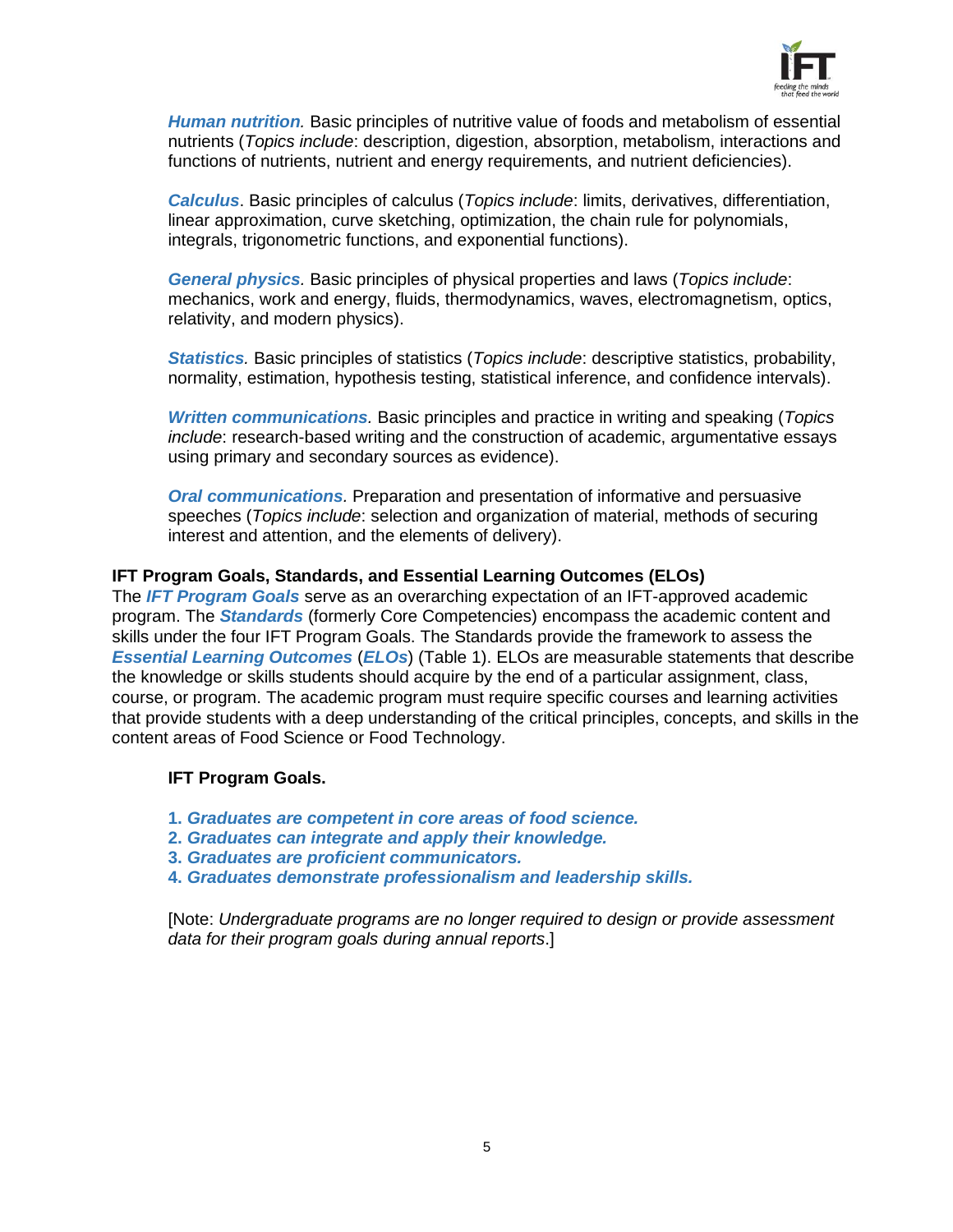

### Table 1. **Standards and Essential Learning Outcomes (ELOs)**

| <b>Standards</b>                                            | <b>Essential Learning Outcomes*</b>                                                                      |
|-------------------------------------------------------------|----------------------------------------------------------------------------------------------------------|
| Food chemistry (FC)                                         | Upon completion of the required course work in this topical                                              |
|                                                             | area, students will be able to:                                                                          |
| The structure and properties of                             |                                                                                                          |
| food components (water,                                     | FC.1. Discuss the major chemical reactions that limit shelf life                                         |
| carbohydrates, protein, lipids,                             | of foods.                                                                                                |
| other components and food                                   | FC.2. Explain the chemistry underlying the properties and                                                |
| additives); the chemistry of<br>changes occurring during    | reactions of various food components.<br>FC.3. Apply food chemistry principles used to control reactions |
| processing, storage, and                                    | in foods.                                                                                                |
| utilization.                                                | FC.4. Demonstrate laboratory techniques common to basic                                                  |
|                                                             | and applied food chemistry.                                                                              |
|                                                             | FC.5. Demonstrate practical proficiency in a food analysis                                               |
|                                                             | laboratory.                                                                                              |
|                                                             | FC.6. Explain the principles behind analytical techniques                                                |
|                                                             | associated with food.                                                                                    |
|                                                             | FC.7. Evaluate the appropriate analytical technique when                                                 |
|                                                             | presented with a practical problem.                                                                      |
|                                                             | FC.8. Design an appropriate analytical approach to solve a                                               |
| Food microbiology (FM)                                      | practical problem.<br>Upon completion of the required course work in this topical                        |
|                                                             | area, students will be able to:                                                                          |
| Microorganisms in food                                      |                                                                                                          |
| including beneficial, pathogenic,                           | FM.1. Identify relevant beneficial, pathogenic, and spoilage                                             |
| and spoilage; the influence of                              | microorganisms in foods and the conditions under which they                                              |
| the food system on their growth,                            | grow.                                                                                                    |
| survival, and control.                                      | FM.2. Describe the conditions under which relevant pathogens                                             |
|                                                             | are destroyed or controlled in foods.                                                                    |
|                                                             | FM.3. Apply laboratory techniques to identify microorganisms                                             |
|                                                             | in foods.<br>FM.4. Explain the principles involved in food preservation via                              |
|                                                             | fermentation processes.                                                                                  |
|                                                             | FM.5. Discuss the role and significance of adaptation and                                                |
|                                                             | environmental factors (e.g., water activity, pH, temperature) on                                         |
|                                                             | growth response and inactivation of microorganisms in various                                            |
|                                                             | environments.                                                                                            |
|                                                             | FM.6. Choose relevant laboratory techniques to identify                                                  |
|                                                             | microorganisms in foods.                                                                                 |
| Food safety (FS)                                            | Upon completion of the required course work in this topical                                              |
|                                                             | area, students will be able to:                                                                          |
| Hazards (physical, chemical,<br>biological) associated with | FS.1. Identify potential hazards and food safety issues in                                               |
| foods and the food system; their                            | specific foods.                                                                                          |
| transmission and control.                                   | FS.2. Describe routes of physical, chemical, and biological                                              |
|                                                             | contamination of foods.                                                                                  |
|                                                             | FS.3. Discuss methods for controlling physical, chemical and                                             |
|                                                             | biological hazards.                                                                                      |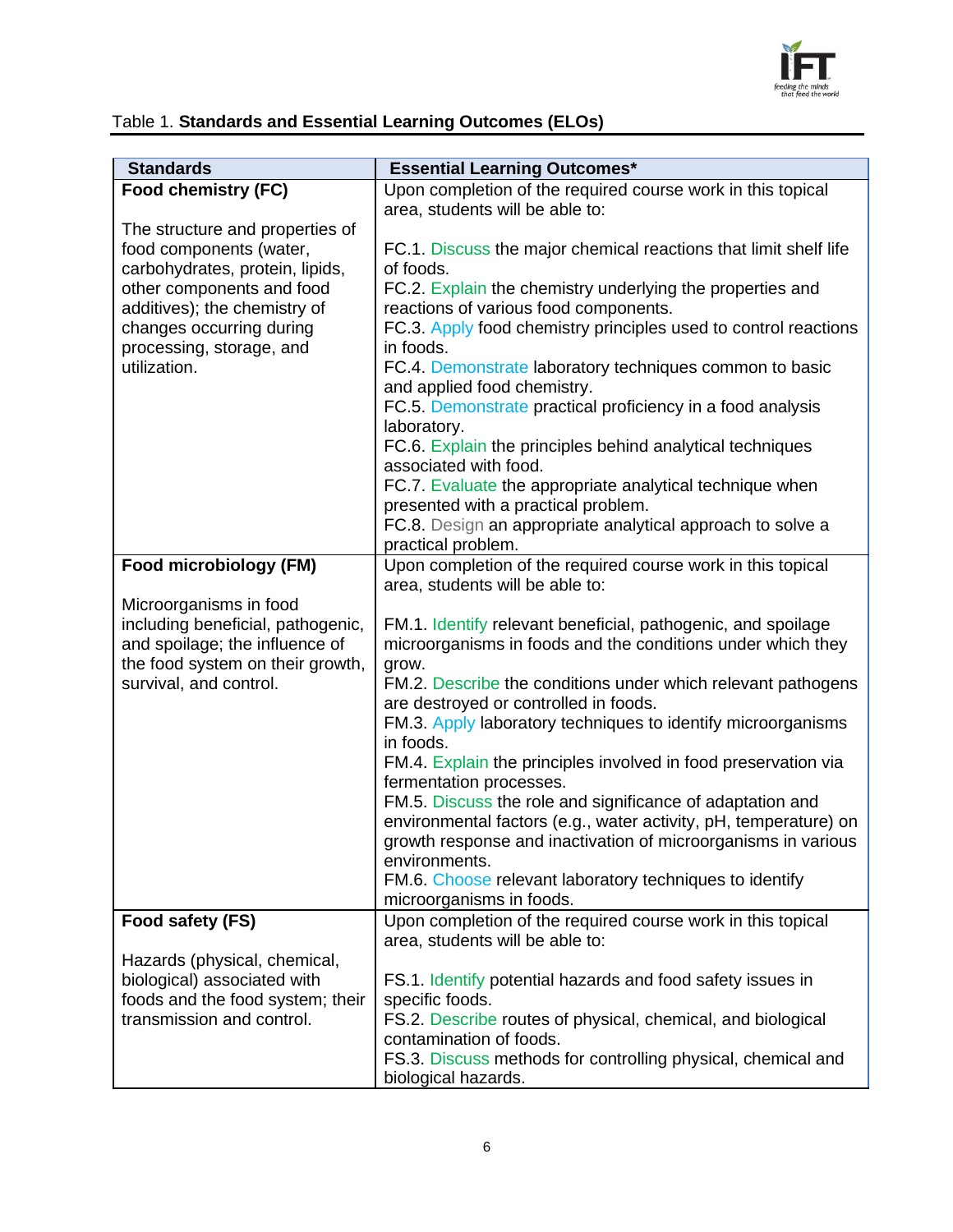

|                                                                                                                                                                     | FS.4. Evaluate the conditions, including sanitation practices,                                                                                                                                                                                                                                                                                                                                                                                                                                                                                                                                                                                                                                                                                                                 |
|---------------------------------------------------------------------------------------------------------------------------------------------------------------------|--------------------------------------------------------------------------------------------------------------------------------------------------------------------------------------------------------------------------------------------------------------------------------------------------------------------------------------------------------------------------------------------------------------------------------------------------------------------------------------------------------------------------------------------------------------------------------------------------------------------------------------------------------------------------------------------------------------------------------------------------------------------------------|
|                                                                                                                                                                     | under which relevant pathogenic microorganisms are                                                                                                                                                                                                                                                                                                                                                                                                                                                                                                                                                                                                                                                                                                                             |
|                                                                                                                                                                     | commonly controlled in foods.<br>FS.5. Select appropriate environmental sampling techniques.                                                                                                                                                                                                                                                                                                                                                                                                                                                                                                                                                                                                                                                                                   |
|                                                                                                                                                                     | FS.6. Design a food safety plan for the manufacture of a                                                                                                                                                                                                                                                                                                                                                                                                                                                                                                                                                                                                                                                                                                                       |
|                                                                                                                                                                     | specific food.                                                                                                                                                                                                                                                                                                                                                                                                                                                                                                                                                                                                                                                                                                                                                                 |
| <b>Food engineering and</b>                                                                                                                                         | Upon completion of the required course work in this topical                                                                                                                                                                                                                                                                                                                                                                                                                                                                                                                                                                                                                                                                                                                    |
| processing (FE)                                                                                                                                                     | area, students will be able to:                                                                                                                                                                                                                                                                                                                                                                                                                                                                                                                                                                                                                                                                                                                                                |
| Food engineering principles;<br>food preservation and<br>processing; packaging materials<br>and methods; cleaning and<br>sanitation; water and waste<br>management. | FE.1. Define principles of food engineering (mass and heat<br>transfer, fluid flow, thermodynamics).<br>FE.2. Formulate mass and energy balances for a given food<br>manufacturing process.<br>FE.3. Explain the source and variability of raw food materials<br>and their impact on food processing operations.<br>FE.4. Design processing methods that make safe, high-quality<br>foods.<br>FE.5. Use unit operations to produce a given food product in a<br>laboratory or pilot plant.<br>FE.6. Explain the effects of preservation and processing<br>methods on product quality.<br>FE.7. List properties and uses of various packaging materials<br>and methods.<br>FE.8. Describe principles and practices of cleaning and<br>sanitation in food processing facilities. |
|                                                                                                                                                                     | FE.9. Define principles and methods of water and waste                                                                                                                                                                                                                                                                                                                                                                                                                                                                                                                                                                                                                                                                                                                         |
|                                                                                                                                                                     | management.                                                                                                                                                                                                                                                                                                                                                                                                                                                                                                                                                                                                                                                                                                                                                                    |
| <b>Sensory science (SS)</b>                                                                                                                                         | Upon completion of the required course work in this topical<br>area, students will be able to:                                                                                                                                                                                                                                                                                                                                                                                                                                                                                                                                                                                                                                                                                 |
| Analytical and affective<br>methods of assessing sensory                                                                                                            | SS.1. Discuss the physiological and psychological basis for                                                                                                                                                                                                                                                                                                                                                                                                                                                                                                                                                                                                                                                                                                                    |
| properties of food.                                                                                                                                                 | sensory evaluation.                                                                                                                                                                                                                                                                                                                                                                                                                                                                                                                                                                                                                                                                                                                                                            |
|                                                                                                                                                                     | SS.2. Apply experimental designs and statistical methods to<br>sensory studies.                                                                                                                                                                                                                                                                                                                                                                                                                                                                                                                                                                                                                                                                                                |
|                                                                                                                                                                     | SS.3. Select sensory methodologies to solve specific problems<br>in food.                                                                                                                                                                                                                                                                                                                                                                                                                                                                                                                                                                                                                                                                                                      |
| <b>Quality assurance (QA)</b>                                                                                                                                       | Upon completion of the required course work in this topical                                                                                                                                                                                                                                                                                                                                                                                                                                                                                                                                                                                                                                                                                                                    |
|                                                                                                                                                                     | area, students will be able to:                                                                                                                                                                                                                                                                                                                                                                                                                                                                                                                                                                                                                                                                                                                                                |
| Principles of food quality control<br>and assurance.                                                                                                                |                                                                                                                                                                                                                                                                                                                                                                                                                                                                                                                                                                                                                                                                                                                                                                                |
|                                                                                                                                                                     | QA.1. Define food quality and food safety terms.<br>QA.2. Apply principles of quality assurance and control.                                                                                                                                                                                                                                                                                                                                                                                                                                                                                                                                                                                                                                                                   |
|                                                                                                                                                                     | QA.3. Develop standards and specifications for a given food                                                                                                                                                                                                                                                                                                                                                                                                                                                                                                                                                                                                                                                                                                                    |
|                                                                                                                                                                     | product.                                                                                                                                                                                                                                                                                                                                                                                                                                                                                                                                                                                                                                                                                                                                                                       |
|                                                                                                                                                                     | QA.4. Evaluate food quality assessment systems (e.g.                                                                                                                                                                                                                                                                                                                                                                                                                                                                                                                                                                                                                                                                                                                           |
|                                                                                                                                                                     | statistical process control).                                                                                                                                                                                                                                                                                                                                                                                                                                                                                                                                                                                                                                                                                                                                                  |
| <b>Food laws and</b><br>regulations (FL)                                                                                                                            | Upon completion of the required course work in this topical<br>area, students will be able to:                                                                                                                                                                                                                                                                                                                                                                                                                                                                                                                                                                                                                                                                                 |
|                                                                                                                                                                     | FL.1. Recall government regulatory frameworks required for<br>the manufacture and sale of food products.                                                                                                                                                                                                                                                                                                                                                                                                                                                                                                                                                                                                                                                                       |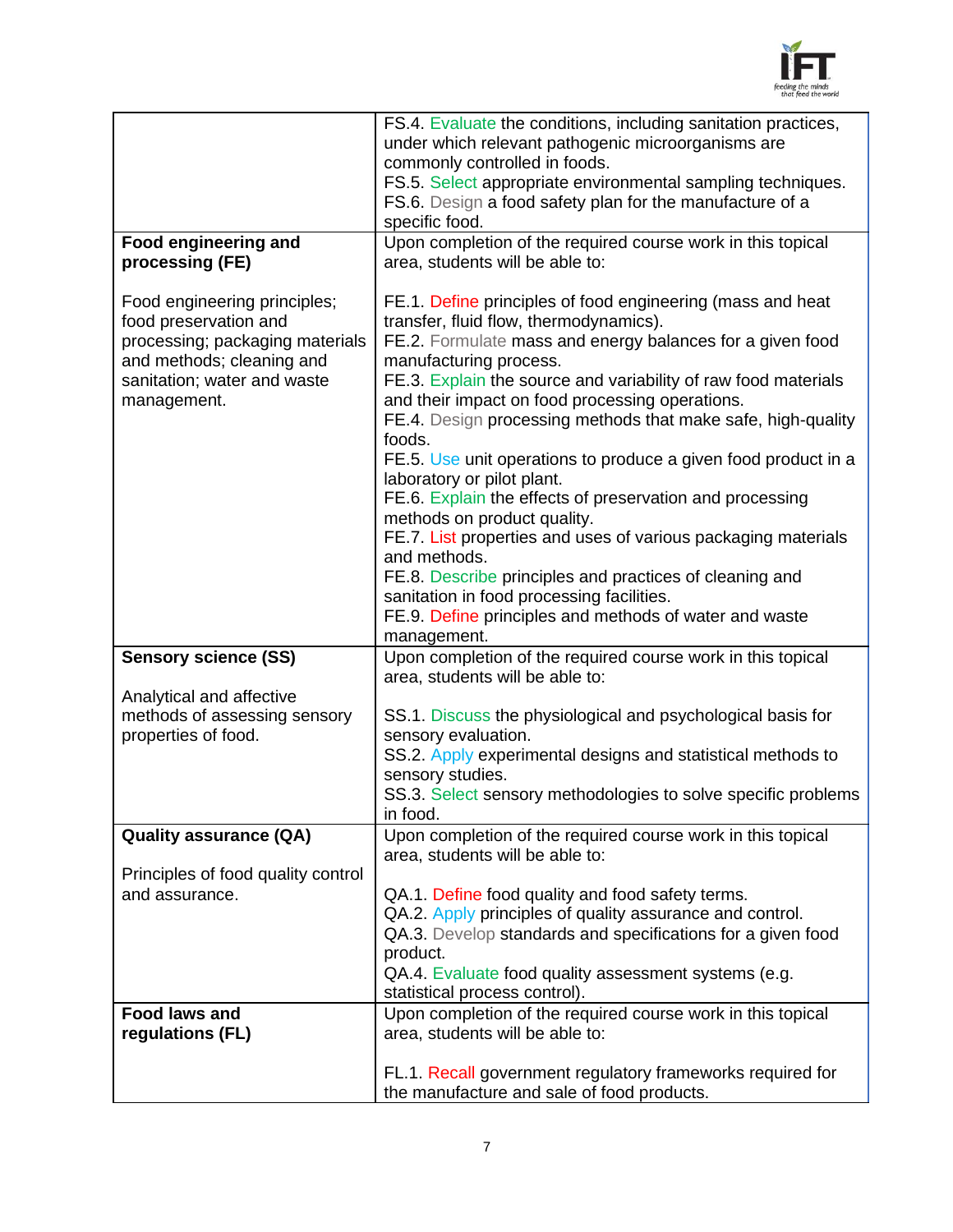

| Government regulations                       | FL.2. Describe the processes involved in formulating food              |
|----------------------------------------------|------------------------------------------------------------------------|
| required for the manufacture                 | policy.                                                                |
| and sale of food products.                   | FL.3. Locate sources of food laws and regulations.                     |
|                                              | FL.4. Examine issues related to food laws and regulations.             |
| <b>Data and Statistical Analysis</b>         | Upon completion the required course work and additional                |
| (DS)                                         | research activities provided from the program, students will be        |
|                                              | able to:                                                               |
| Collection, analysis,                        |                                                                        |
| interpretation, and presentation<br>of data. | DS.1. Use statistical principles in food science applications.         |
|                                              | DS.2. Employ appropriate data collection and analysis<br>technologies. |
|                                              | DS.3. Construct visual representation of data.                         |
| <b>Critical thinking and problem</b>         | Upon completion of the required course work and additional             |
| solving (CT)                                 | activities provided from the program, students will be able to:        |
|                                              |                                                                        |
| Scientific reasoning through                 | CT.1. Locate evidence-based scientific information resources.          |
| uncertainty in scientific and                | CT.2. Apply critical thinking skills to solve problems.                |
| technical situations.                        | CT.3. Apply principles of food science in practical, real-world        |
|                                              | situations and problems.                                               |
|                                              | CT.4. Select appropriate analytical techniques when presented          |
|                                              | with a practical problem.                                              |
|                                              | CT.5. Evaluate scientific information.                                 |
| <b>Food Science Communication</b>            | Upon completion of the required course work and additional             |
| (CM)                                         | activities provided from the program, students will be able to:        |
| Oral and written                             | CM.1. Write relevant technical documents.                              |
| communication.                               | CM.2. Create oral presentations.                                       |
|                                              | CM.3. Assemble food science information for a variety of               |
|                                              | audiences.                                                             |
| <b>Professionalism and</b>                   | Upon completion of the required course work and additional             |
| leadership (PL)                              | and leadership activities provided from the program, students          |
|                                              | will be able to:                                                       |
| Organization and project                     |                                                                        |
| management; skills necessary                 | PL.1. Demonstrate the ability to work independently and in             |
| to work and interact with                    | teams.                                                                 |
| individuals from diverse                     | PL.2. Discriminate tasks to achieve a given outcome.                   |
| backgrounds.                                 | PL.3. Describe social and cultural competence relative to              |
|                                              | diversity and inclusion.                                               |
|                                              | PL.4. Discuss examples of ethical issues in food science.              |

\* The measurable verbs for each ELO are color-coded to reflect levels of Bloom's Taxonomy (see Table 2).